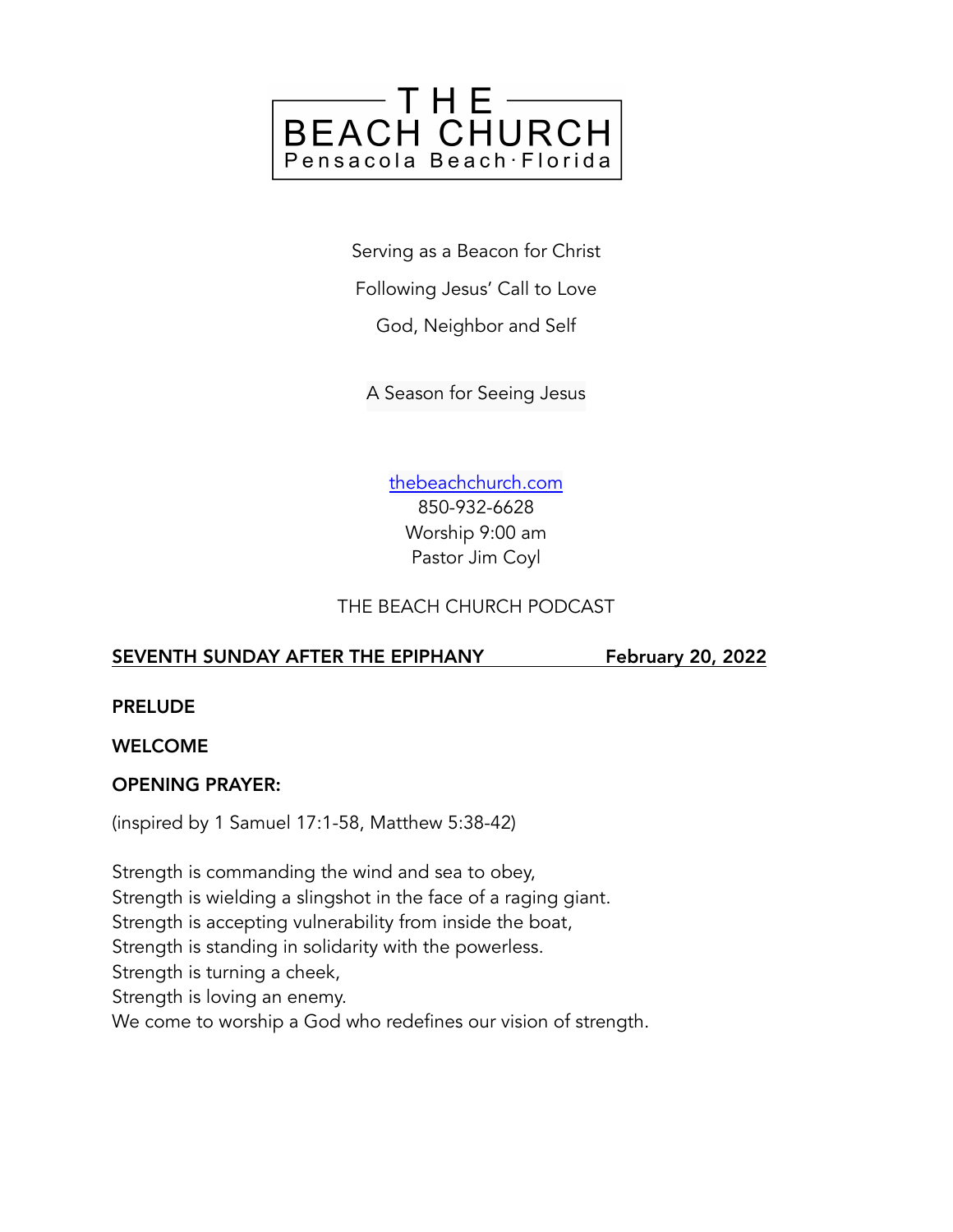#### SONG

#### SCRIPTURE READING

#### Luke 6:27-38

6:27 "But I say to you that listen, Love your enemies, do good to those who hate you, 6:28 bless those who curse you, pray for those who abuse you. 6:29 If anyone strikes you on the cheek, offer the other also; and from anyone who takes away your coat do not withhold even your shirt. 6:30 Give to everyone who begs from you; and if anyone takes away your goods, do not ask for them again. 6:31 Do to others as you would have them do to you. 6:32 "If you love those who love you, what credit is that to you? For even sinners love those who love them. 6:33 If you do good to those who do good to you, what credit is that to you? For even sinners do the same. 6:34 If you lend to those from whom you hope to receive, what credit is that to you? Even sinners lend to sinners, to receive as much again. 6:35 But love your enemies, do good, and lend, expecting nothing in return. Your reward will be great, and you will be children of the Most High; for he is kind to the ungrateful and the wicked. 6:36 Be merciful, just as your Father is merciful. 6:37 "Do not judge, and you will not be judged; do not condemn, and you will not be condemned. Forgive, and you will be forgiven; 6:38 give, and it will be given to you. A good measure, pressed down, shaken together, running over, will be put into your lap; for the measure you give will be the measure you get back."

#### SONG

**SERMON** "The Sin Stops Here"

#### PASTORAL PRAYER AND THE LORDS PRAYER

Our Father, who art in heaven, hallowed be thy name, thy kingdom come, thy will be done, on earth as it is in heaven. Give us this day our daily bread. And forgive us our debts, as we forgive our debtors.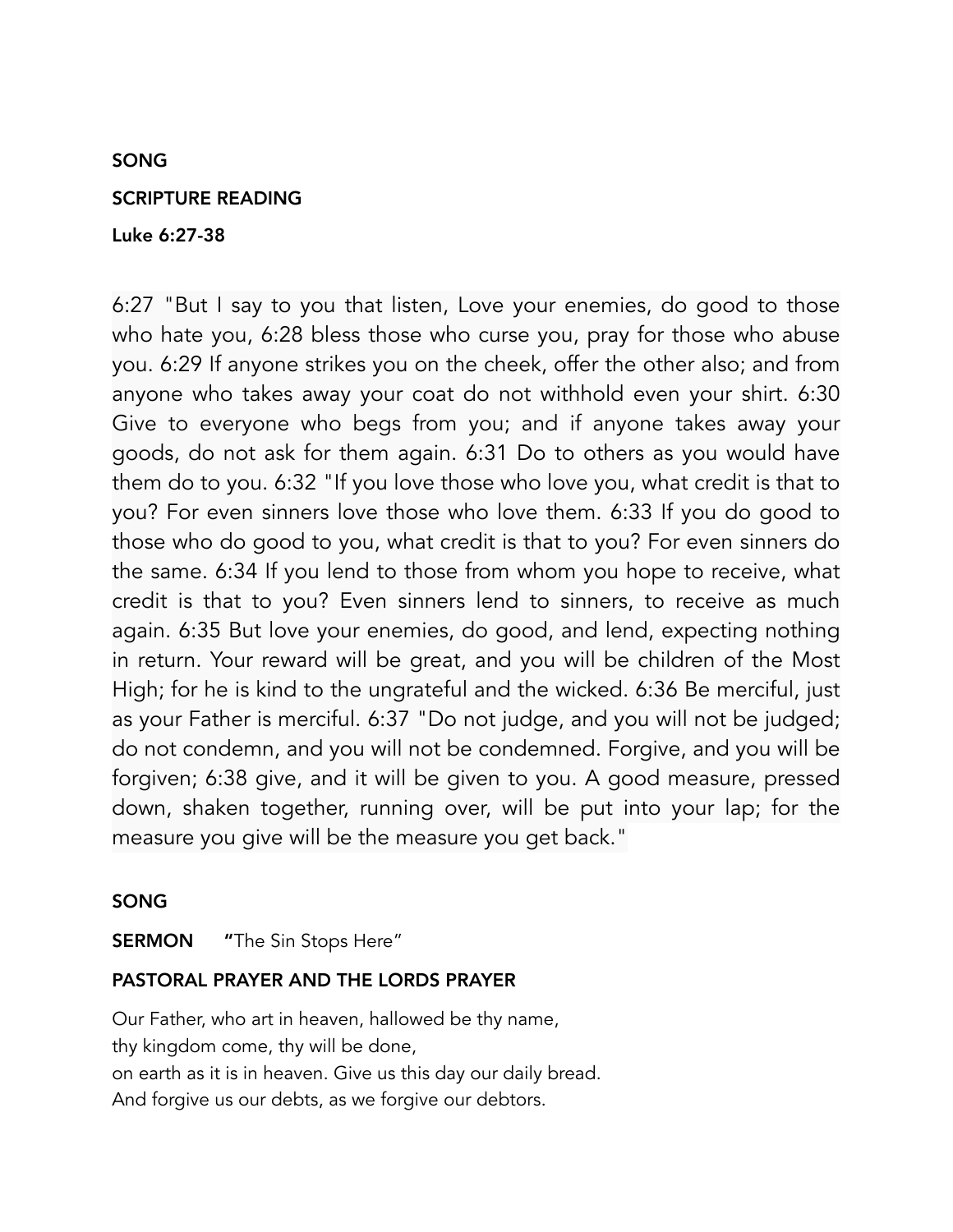And lead us not into temptation, but deliver us from evil. For thine is the kingdom, and the power, and the glory, forever. Amen.

SONG

BENEDICTION

## This Week's Lectionary Readings:

Monday, February 21, 2022: Psalm 38; Genesis 33:1-17; 1 Corinthians 11:2-16 Tuesday, February 22, 2022: Psalm 38; 1 Samuel 24:1-22; 1 Corinthians 11:17-22, 27-33 Wednesday, February 23, 2022: Psalm 38; Leviticus 5:1-13; Luke 17:1-4 Thursday, February 24, 2022: Psalm 99; Deuteronomy 9:1-5; Acts 3:11-16 Friday, February 25, 2022: Psalm 99; Deuteronomy 9:6-14; Acts 10:1-8 Saturday, February 26, 2022: Psalm 99; Deuteronomy 9:15-24; Luke 10:21-24 Sunday, February 27, 2022: Transfiguration Sunday

## Christlike Foregiveness

"Jesus never expected us simply to turn the other cheek, go the second mile, bless those who persecute us, give unto them that ask, and so forth. These responses, generally and rightly understood to be characteristic of Christlikeness, were put forth by him as illustrative of what might be expected of a new kind of person – one who intelligently and steadfastly seeks, above all else, to live within the rule of God and be possessed by the kind of righteousness that God himself has, as Matthew 6:33 portrays. Instead, Jesus did invite people to follow him into that sort of life from which behavior such as loving one's enemies will seem like the only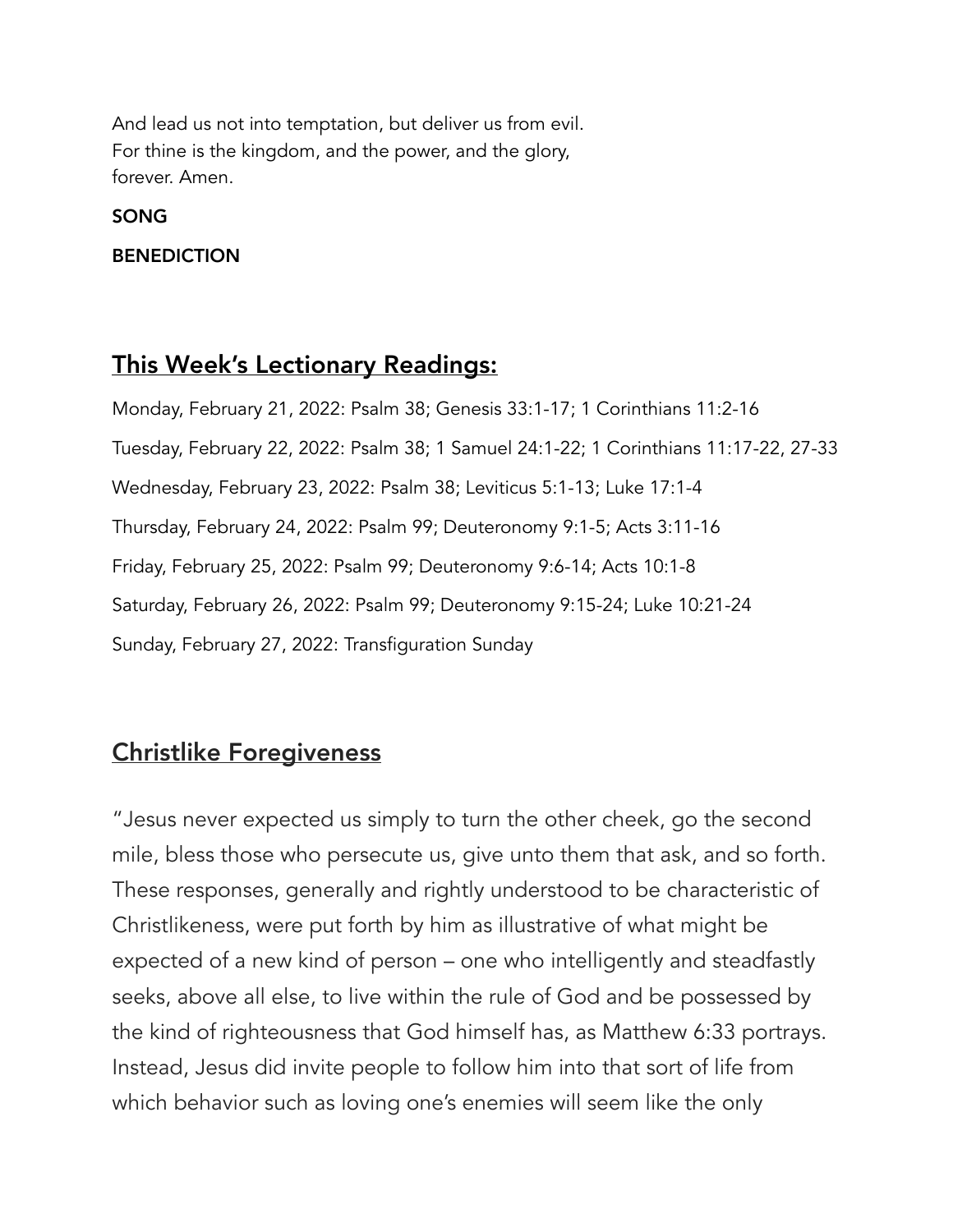sensible and happy thing to do. For a person living that life, the hard thing to do would be to hate the enemy, to turn the supplicant away, or to curse the curser… True Christlikeness, true companionship with Christ, comes at the point where it is hard not to respond as he would."

― Dallas Willard

### Easter Lily Order Form

Easter Sunday, April 17, our sanctuary will be decorated with beautiful Easter lilies, adding to the joy and beauty of this special day. You may order in MEMORY or HONOR of a loved one.

Cost is \$20.00 per plant. (We have preordered 30 plants)

\*DEADLINE TO ORDER IS SUNDAY, MARCH 27, 2022\*



Make your check payable to Pensacola Beach Church, marked "Easter lilies", and turn in with your order form. Payment must be submitted with order form!

\_\_\_\_\_\_\_\_\_\_\_\_\_\_\_\_\_\_\_\_\_\_\_\_\_\_\_\_\_\_\_\_\_\_\_\_\_\_\_\_\_\_\_\_\_\_\_\_\_\_\_\_\_\_\_\_\_\_\_\_\_\_\_\_\_\_\_\_\_\_

\_\_\_\_\_\_\_\_\_\_\_\_\_\_\_\_\_\_\_\_\_\_\_\_\_\_\_\_\_\_\_\_\_\_\_\_\_\_\_\_\_\_\_\_\_\_\_\_\_\_\_\_\_\_\_\_\_\_\_\_\_\_\_\_\_\_\_\_\_\_

\_\_\_\_\_\_\_\_\_\_\_\_\_\_\_\_\_\_\_\_\_\_\_\_\_\_\_\_\_\_\_\_\_\_\_\_\_\_\_\_\_\_\_\_\_\_\_\_\_\_\_\_\_\_\_\_\_\_\_\_\_\_\_\_\_\_\_\_\_\_

Number of plants: \_\_\_\_\_\_\_\_\_\_\_\_ Total cost: \_\_\_\_\_\_\_\_\_\_\_\_

In Honor or Memory of:

Plant(s) presented by:

Phone number: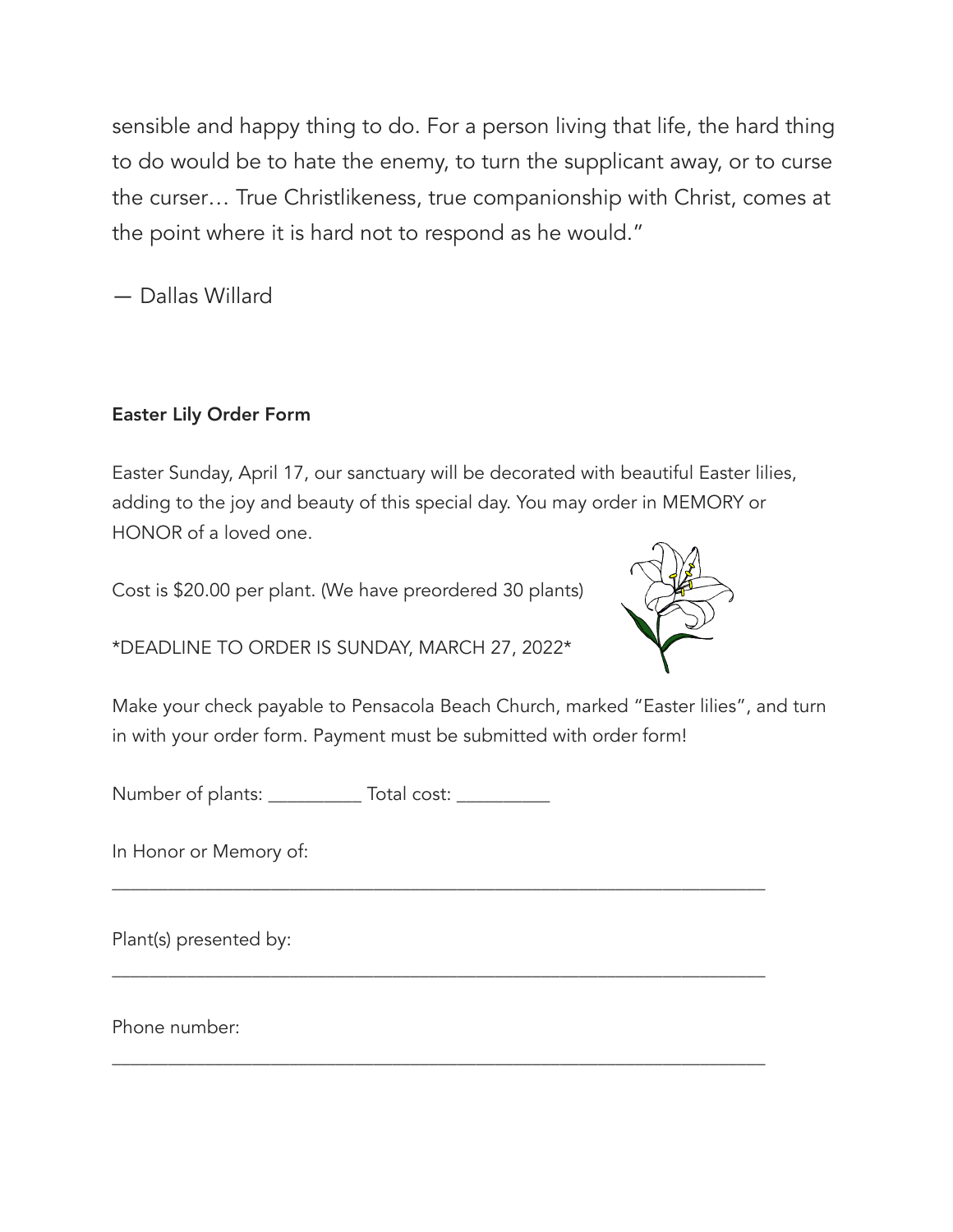# FAMILY CORNER

Luke 18:1

Then Jesus told his disciples a parable to show them that they should always pray and not give up.

David Livingstone was one of the greatest missionary doctors who ever lived. But when he was struggling on his expeditions, he didn't look so great. His exploration of the River Zambezi was a failure—the river could not be navigated. He kept trying to find a way until the British government ordered him home. After that, no one wanted to give him more money to return for more explorations.

After a while, he somehow found the money to return to Africa. Once he got there, no one heard from him for six years. Many thought he was dead, but he was not. Although he was seriously ill, he was determined to stay in Africa until his mission was complete. He stubbornly continued to explore. Finally, he died, and his friends carried his body a thousand miles to the coast so that he could be returned to England and honored with a proper burial (although his heart is in Africa...literally; it's buried under a tree!).

At the time he died, many people thought Livingstone's whole life was a failure. But now, many years later, we know he traveled 29,000 miles in Africa, and that he made important geographical discoveries for Great Britain, such as Victoria Falls and four important lakes. He explored Central Africa so missionaries could go there. He was honored by African chiefs. He spoke out against slavery. And others who knew him were inspired to build schools to educate African children. Much good has come of his life.